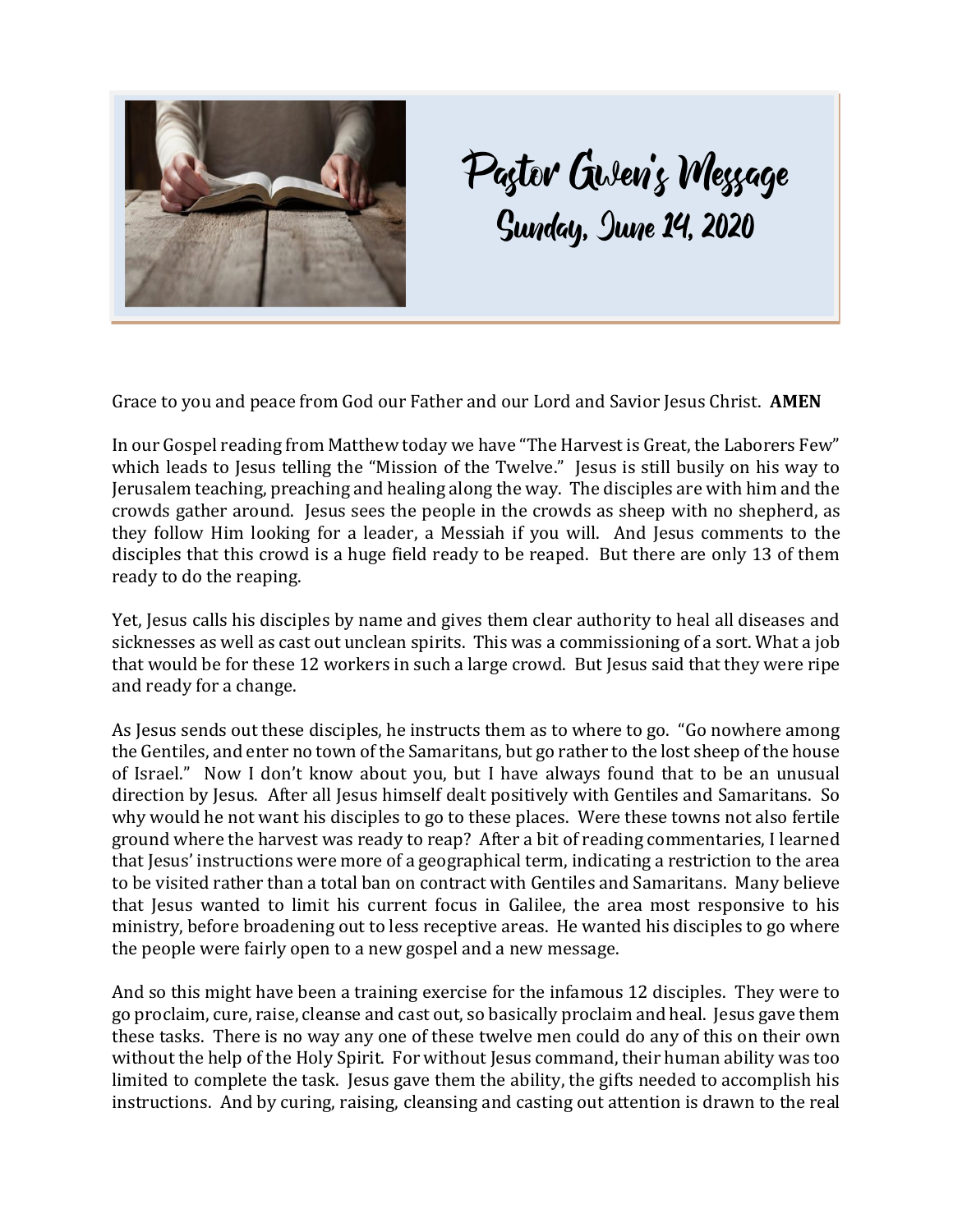message, which is "The Kingdom of Heaven is at hand". "The Kingdom of heaven has come near" is more easily realized when the body has been made whole by one of the disciples.

And so what do we make of this passage. As disciples we are also called or commissioned to go out and proclaim the good news that God's kingdom is here, right here on earth, just waiting for us. We were not given the same gifts as the disciples were to heal and cure people, but we are still called to proclaim the Gospel, good news of Jesus.

If you now fast forward in Matthew's Gospel to chapter 28 where Bishop Eaton shared with us the Great Commission last week, we remember that we are called also to go and to baptize and to teach "all" nations in the name of the Father, Son and Holy Spirit. So our job, our commission if you will, is now wider than our text today's commissioning of the disciples. We are called to carry the message of Jesus into all the corners of the world. Thank God there are now more of us that the original 12 disciples to be labors in the harvest. But yet are there still too few, who are telling the story of God's love for all.

I remember at St Olaf when we did our spiritual renewal classes, we talked of the 6 marks of discipleship. Praying, reading God's Word, worshiping, giving, encouraging and serving. I think 5 of the 6 marks were pretty easily defined, but the one of encouraging was probably the hardest to do and to send others off to do as well. How do we get more of us to go out and expose people to the blessings of the kingdom of God? How do we go out and share God's love? It is a hard job and we are often not comfortable doing it. We find it difficult to even invite someone to come to church with us on a usual Sunday morning. And if we do, too often we are talking to folks who are already Christians, trying to get them in the pews here at CTS.

These people, folks, are not our target. They are not ours to harvest. Certainly, in today's world we should not discriminate about who we target for ministry. Our target, or fields are those people who do not know Jesus and who desperately need Jesus in their lives. The only people we can exclude are those who already have Jesus in their hearts and understand that the Kingdom of God is in Christ Jesus.

Our mission, our field to harvest is large. And we should not be just looking to fill the pews at CTS, although that would be nice, but it is to fill people's hearts with faith. To share how Jesus is working in our lives and what a difference he has made for us, is the start. We teach what we know. And I know that need to be pushed a bit to go out and tell our story about Jesus. But folks it can be as simple as living out your faith, for all to see.

There is a world all around us that desperately needs to know Jesus. People need to explore their faith now more than ever before. Just turn on the TV news, morning, noon or night and see the people who need Jesus in their lives. They are black, white, brown, gay, straight, old, young. Or we see them struggling with the effects of COVID 19. So, we need to show them the way to Our Savior.

And so how do we do that. We learn from Jesus and how he would handle a situation. Think with me for a minute. What would Jesus do, what would Jesus want us to do in light of the death of George Floyd? Does He want us to go out and riot in the streets and loot local businesses? I don't think so. Does He want us to face, head on the racism around us? I do